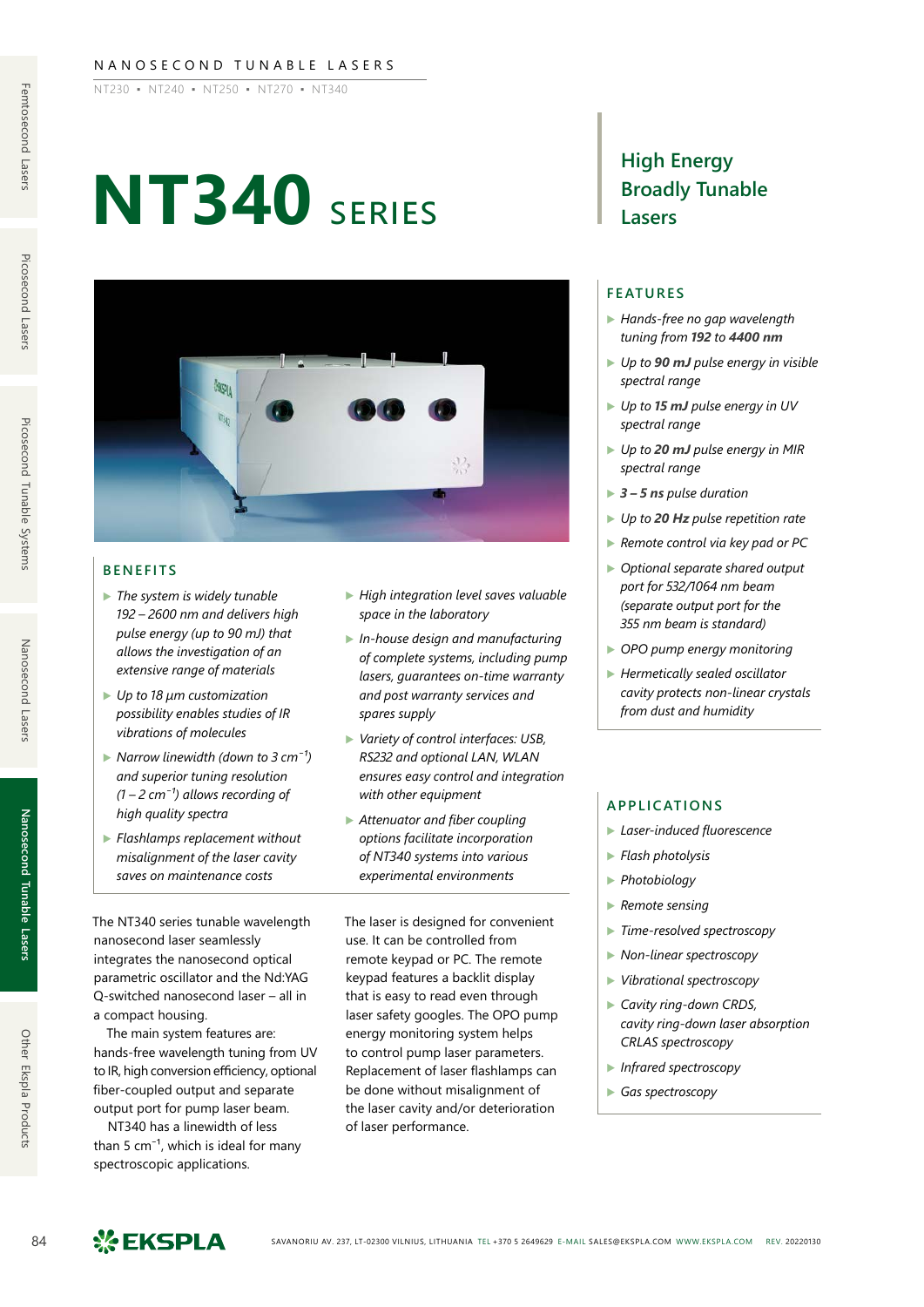#### NANOSECOND TUNABLE LASERS

## **NT340** series

#### **Tuning range extending optional add-ons**

| Option | <b>Features</b>                                                     |  |
|--------|---------------------------------------------------------------------|--|
| -SH    | Second harmonic generator for 210-410 nm range                      |  |
| -SF.   | Sum-frequency generator for 300–410 nm range with high pulse energy |  |
| -SH/SF | Combined option for highest pulse energy in 210-410 nm range        |  |
| -DUV   | Deep UV option for 192 – 210 nm range output                        |  |
| -MIR   | Mid infrared option for 2500-4400 nm range output                   |  |

#### **Accessories and other optional add-ons**

| Option    | <b>Features</b>                                                                  |
|-----------|----------------------------------------------------------------------------------|
| -FC       | Fiber coupled output in 350-2000 nm range                                        |
| -ATTN     | Attenuator                                                                       |
| $-H, -2H$ | Separate shared output port for pump laser harmonic (532 or 1064 nm wavelengths) |
| -AW       | Air cooled power supply                                                          |

#### **SPECIFICATIONS 1)**

| <b>Model</b>                             | <b>NT342B</b>             | <b>NT342C</b>    | <b>NT342E</b>   |  |
|------------------------------------------|---------------------------|------------------|-----------------|--|
| <b>OPO</b>                               |                           |                  |                 |  |
| Wavelength range <sup>2)</sup>           |                           |                  |                 |  |
| Signal                                   | 410 – 710 nm $3)$         |                  |                 |  |
| Idler                                    |                           |                  |                 |  |
| SH generator (optional)                  |                           |                  |                 |  |
| SH/SF generator (optional)               |                           |                  |                 |  |
| DUV generator (optional)                 | 192-210 nm                |                  |                 |  |
| MIR generator (optional)                 | 2500-4400 nm              |                  | n/a             |  |
| Output pulse energy                      |                           |                  |                 |  |
| OPO <sup>4)</sup>                        | 30 mJ                     | 60 mJ            | 90 mJ           |  |
| SH generator (optional) <sup>5)</sup>    | 4 <sub>mJ</sub>           | $6.5$ mJ         | $10 \text{ mJ}$ |  |
| SH/SF generator (optional) <sup>6)</sup> | 6 <sub>mJ</sub>           | $10 \mathrm{mJ}$ | $15 \text{ mJ}$ |  |
| DUV generator (optional) 7)              | $0.6$ mJ                  | $1.2 \text{ mJ}$ | 2 <sub>mJ</sub> |  |
| MIR generator (optional) 8)              | $20 \text{ mJ}$<br>n/a    |                  |                 |  |
| Linewidth                                | $< 5$ cm <sup>-1 9)</sup> |                  |                 |  |
| Tuning resolution <sup>10)</sup>         |                           |                  |                 |  |
| Signal (410-710 nm)                      |                           |                  |                 |  |
| Idler (710-2600 nm)                      |                           |                  |                 |  |
| SH/SF/DUV (192-410 nm)                   | $2 cm-1$                  |                  |                 |  |
| MIR (2500-4400 nm)                       | $1 cm-1$                  |                  | n/a             |  |
| Pulse duration <sup>11)</sup>            | $3 - 5$ ns                |                  |                 |  |
| Typical beam diameter <sup>12)</sup>     | $5 \, \text{mm}$          | 8 mm             | $10 \text{ mm}$ |  |
| Typical beam divergence <sup>13)</sup>   | <2 mrad                   |                  |                 |  |
| Polarization                             |                           |                  |                 |  |
| Signal                                   | horizontal                |                  |                 |  |
| Idler                                    | vertical                  |                  |                 |  |
| SH/SF                                    | horizontal                |                  |                 |  |
| <b>DUV</b>                               | vertical                  |                  |                 |  |
| <b>MIR</b>                               | horizontal                |                  | n/a             |  |

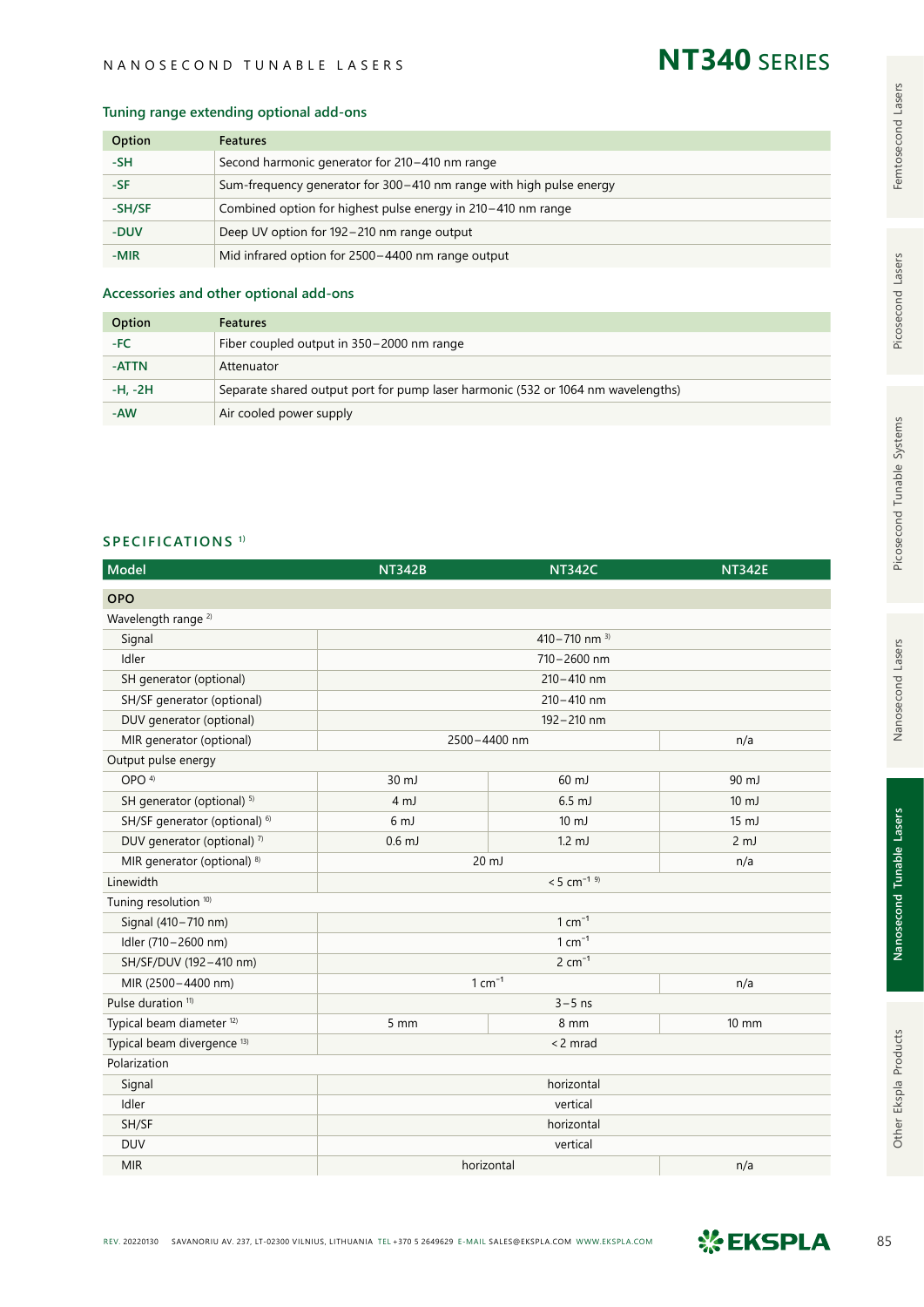## **NT340** series

#### **SPECIFICATIONS 1)**

| <b>Model</b>                                                                                                                                                                                                                                                                                                                                                                                                                                                                                                                                                                                                                                                                                                                                                                                                                                                                                                                                                                                                                                                                                                                                              | <b>NT342B</b>                                                                                                                                                                                                                                                                                                                                                                                                                                                                                                                                                                                                                                                                                                                                                                                                                                                                                                                                                                                                                                                                                                  | <b>NT342C</b>                  |             | <b>NT342E</b>                                                                                                                                                                                                                                                                          |  |
|-----------------------------------------------------------------------------------------------------------------------------------------------------------------------------------------------------------------------------------------------------------------------------------------------------------------------------------------------------------------------------------------------------------------------------------------------------------------------------------------------------------------------------------------------------------------------------------------------------------------------------------------------------------------------------------------------------------------------------------------------------------------------------------------------------------------------------------------------------------------------------------------------------------------------------------------------------------------------------------------------------------------------------------------------------------------------------------------------------------------------------------------------------------|----------------------------------------------------------------------------------------------------------------------------------------------------------------------------------------------------------------------------------------------------------------------------------------------------------------------------------------------------------------------------------------------------------------------------------------------------------------------------------------------------------------------------------------------------------------------------------------------------------------------------------------------------------------------------------------------------------------------------------------------------------------------------------------------------------------------------------------------------------------------------------------------------------------------------------------------------------------------------------------------------------------------------------------------------------------------------------------------------------------|--------------------------------|-------------|----------------------------------------------------------------------------------------------------------------------------------------------------------------------------------------------------------------------------------------------------------------------------------------|--|
| PUMP LASER <sup>14)</sup>                                                                                                                                                                                                                                                                                                                                                                                                                                                                                                                                                                                                                                                                                                                                                                                                                                                                                                                                                                                                                                                                                                                                 |                                                                                                                                                                                                                                                                                                                                                                                                                                                                                                                                                                                                                                                                                                                                                                                                                                                                                                                                                                                                                                                                                                                |                                |             |                                                                                                                                                                                                                                                                                        |  |
| Pump wavelength                                                                                                                                                                                                                                                                                                                                                                                                                                                                                                                                                                                                                                                                                                                                                                                                                                                                                                                                                                                                                                                                                                                                           |                                                                                                                                                                                                                                                                                                                                                                                                                                                                                                                                                                                                                                                                                                                                                                                                                                                                                                                                                                                                                                                                                                                | 355 nm                         |             |                                                                                                                                                                                                                                                                                        |  |
| Typical pump pulse energy                                                                                                                                                                                                                                                                                                                                                                                                                                                                                                                                                                                                                                                                                                                                                                                                                                                                                                                                                                                                                                                                                                                                 | $100 \mathrm{mJ}$                                                                                                                                                                                                                                                                                                                                                                                                                                                                                                                                                                                                                                                                                                                                                                                                                                                                                                                                                                                                                                                                                              | $150 \mathrm{mJ}$              |             | 250 mJ                                                                                                                                                                                                                                                                                 |  |
| Pulse duration                                                                                                                                                                                                                                                                                                                                                                                                                                                                                                                                                                                                                                                                                                                                                                                                                                                                                                                                                                                                                                                                                                                                            |                                                                                                                                                                                                                                                                                                                                                                                                                                                                                                                                                                                                                                                                                                                                                                                                                                                                                                                                                                                                                                                                                                                | $4 - 7$ ns                     |             |                                                                                                                                                                                                                                                                                        |  |
| Beam quality                                                                                                                                                                                                                                                                                                                                                                                                                                                                                                                                                                                                                                                                                                                                                                                                                                                                                                                                                                                                                                                                                                                                              | Hat-top in near field, without hot spots                                                                                                                                                                                                                                                                                                                                                                                                                                                                                                                                                                                                                                                                                                                                                                                                                                                                                                                                                                                                                                                                       |                                |             |                                                                                                                                                                                                                                                                                        |  |
| Beam divergence                                                                                                                                                                                                                                                                                                                                                                                                                                                                                                                                                                                                                                                                                                                                                                                                                                                                                                                                                                                                                                                                                                                                           | $< 0.6$ mrad                                                                                                                                                                                                                                                                                                                                                                                                                                                                                                                                                                                                                                                                                                                                                                                                                                                                                                                                                                                                                                                                                                   |                                |             |                                                                                                                                                                                                                                                                                        |  |
| Pulse energy stability (StdDev)                                                                                                                                                                                                                                                                                                                                                                                                                                                                                                                                                                                                                                                                                                                                                                                                                                                                                                                                                                                                                                                                                                                           | <3.5%                                                                                                                                                                                                                                                                                                                                                                                                                                                                                                                                                                                                                                                                                                                                                                                                                                                                                                                                                                                                                                                                                                          |                                |             |                                                                                                                                                                                                                                                                                        |  |
| Pulse repetition rate                                                                                                                                                                                                                                                                                                                                                                                                                                                                                                                                                                                                                                                                                                                                                                                                                                                                                                                                                                                                                                                                                                                                     | 10 or 20 Hz<br>$10$ Hz                                                                                                                                                                                                                                                                                                                                                                                                                                                                                                                                                                                                                                                                                                                                                                                                                                                                                                                                                                                                                                                                                         |                                |             |                                                                                                                                                                                                                                                                                        |  |
| PHYSICAL CHARACTERISTICS                                                                                                                                                                                                                                                                                                                                                                                                                                                                                                                                                                                                                                                                                                                                                                                                                                                                                                                                                                                                                                                                                                                                  |                                                                                                                                                                                                                                                                                                                                                                                                                                                                                                                                                                                                                                                                                                                                                                                                                                                                                                                                                                                                                                                                                                                |                                |             |                                                                                                                                                                                                                                                                                        |  |
| Unit size (W $\times$ L $\times$ H) <sup>15)</sup>                                                                                                                                                                                                                                                                                                                                                                                                                                                                                                                                                                                                                                                                                                                                                                                                                                                                                                                                                                                                                                                                                                        |                                                                                                                                                                                                                                                                                                                                                                                                                                                                                                                                                                                                                                                                                                                                                                                                                                                                                                                                                                                                                                                                                                                | $456 \times 821 \times 270$ mm |             |                                                                                                                                                                                                                                                                                        |  |
| Power supply size (W $\times$ L $\times$ H)                                                                                                                                                                                                                                                                                                                                                                                                                                                                                                                                                                                                                                                                                                                                                                                                                                                                                                                                                                                                                                                                                                               |                                                                                                                                                                                                                                                                                                                                                                                                                                                                                                                                                                                                                                                                                                                                                                                                                                                                                                                                                                                                                                                                                                                | $330 \times 490 \times 585$ mm |             |                                                                                                                                                                                                                                                                                        |  |
| Umbilical length                                                                                                                                                                                                                                                                                                                                                                                                                                                                                                                                                                                                                                                                                                                                                                                                                                                                                                                                                                                                                                                                                                                                          |                                                                                                                                                                                                                                                                                                                                                                                                                                                                                                                                                                                                                                                                                                                                                                                                                                                                                                                                                                                                                                                                                                                | 2.5 <sub>m</sub>               |             |                                                                                                                                                                                                                                                                                        |  |
| <b>OPERATING REQUIREMENTS</b>                                                                                                                                                                                                                                                                                                                                                                                                                                                                                                                                                                                                                                                                                                                                                                                                                                                                                                                                                                                                                                                                                                                             |                                                                                                                                                                                                                                                                                                                                                                                                                                                                                                                                                                                                                                                                                                                                                                                                                                                                                                                                                                                                                                                                                                                |                                |             |                                                                                                                                                                                                                                                                                        |  |
| Water consumption (max 20 °C) <sup>16)</sup>                                                                                                                                                                                                                                                                                                                                                                                                                                                                                                                                                                                                                                                                                                                                                                                                                                                                                                                                                                                                                                                                                                              |                                                                                                                                                                                                                                                                                                                                                                                                                                                                                                                                                                                                                                                                                                                                                                                                                                                                                                                                                                                                                                                                                                                | $< 10$ l/min                   |             |                                                                                                                                                                                                                                                                                        |  |
| Room temperature                                                                                                                                                                                                                                                                                                                                                                                                                                                                                                                                                                                                                                                                                                                                                                                                                                                                                                                                                                                                                                                                                                                                          | $18 - 27$ °C                                                                                                                                                                                                                                                                                                                                                                                                                                                                                                                                                                                                                                                                                                                                                                                                                                                                                                                                                                                                                                                                                                   |                                |             |                                                                                                                                                                                                                                                                                        |  |
| Relative humidity                                                                                                                                                                                                                                                                                                                                                                                                                                                                                                                                                                                                                                                                                                                                                                                                                                                                                                                                                                                                                                                                                                                                         | 20-80 % (non-condensing)                                                                                                                                                                                                                                                                                                                                                                                                                                                                                                                                                                                                                                                                                                                                                                                                                                                                                                                                                                                                                                                                                       |                                |             |                                                                                                                                                                                                                                                                                        |  |
| Power requirements                                                                                                                                                                                                                                                                                                                                                                                                                                                                                                                                                                                                                                                                                                                                                                                                                                                                                                                                                                                                                                                                                                                                        | 200 - 240 VAC, single phase, 50/60 Hz                                                                                                                                                                                                                                                                                                                                                                                                                                                                                                                                                                                                                                                                                                                                                                                                                                                                                                                                                                                                                                                                          |                                |             |                                                                                                                                                                                                                                                                                        |  |
| Power consumption                                                                                                                                                                                                                                                                                                                                                                                                                                                                                                                                                                                                                                                                                                                                                                                                                                                                                                                                                                                                                                                                                                                                         |                                                                                                                                                                                                                                                                                                                                                                                                                                                                                                                                                                                                                                                                                                                                                                                                                                                                                                                                                                                                                                                                                                                | $< 1.5$ kVA                    |             |                                                                                                                                                                                                                                                                                        |  |
| Cleanliness of the room                                                                                                                                                                                                                                                                                                                                                                                                                                                                                                                                                                                                                                                                                                                                                                                                                                                                                                                                                                                                                                                                                                                                   |                                                                                                                                                                                                                                                                                                                                                                                                                                                                                                                                                                                                                                                                                                                                                                                                                                                                                                                                                                                                                                                                                                                | not worse than ISO Class 9     |             |                                                                                                                                                                                                                                                                                        |  |
| Due to continuous improvement, all<br>specifications are subject to change.<br>Parameters marked typical are illustrative;<br>they are indications of typical performance<br>and will vary with each unit we manufacture.<br>Unless stated otherwise, all specifications are<br>measured at 450 nm and for basic system<br>without options.<br>2)<br>Hands-free tuning range is from 192 nm to<br>4400 nm. MIR option is not compatible with SF<br>and DUV option. Inquire for custom IR option<br>with tuning up to 18 µm.<br><sup>3)</sup> Tuning range extension to 400 – 709 nm is<br>optional.<br>Measured at 450 nm. See tuning curves for<br>4)<br>typical outputs at other wavelengths.<br>Measured at 260 nm. See tuning curves for<br>typical outputs at other wavelengths.<br>Measured at 340 nm. SF generator is<br>6)<br>optimized for maximum output in<br>300 - 410 nm range. See tuning curves for<br>typical outputs at other wavelengths.<br>7) Measured at 200 nm. See tuning curves for<br>typical outputs at other wavelengths.<br><sup>8)</sup> Measured at 2700 nm. See tuning curves for<br>typical outputs at other wavelengths. | <sup>9)</sup> Linewidth is $<$ 8 cm <sup>-1</sup> for 210 - 409 nm,<br>2500-4400 nm ranges.<br><sup>10)</sup> When wavelength is controlled from PC. When<br>wavelength is controlled from keypad, tuning<br>resolution is 0.1 nm for signal, 1 nm for idler,<br>MIR and 0.05 nm for SH, SF and DUV.<br><sup>11)</sup> FWHM measured with photodiode featuring<br>1 ns rise time and 300 MHz bandwidth<br>oscilloscope.<br><sup>12)</sup> Beam diameter is measured at 450 nm at the<br>FWHM level. It is approximate and can vary<br>depending on the pump pulse energy and<br>wavelength.<br><sup>13)</sup> Full angle measured at the FWHM level at<br>450 nm, < 5 mrad at 3000 nm with MIR option.<br><sup>14)</sup> Separate output port for the 355 nm beam is<br>standard. Outputs for 1064 nm and 532 nm<br>beams are optional. Laser output will be<br>optimised for the best OPO operation and<br>specifications may vary with each unit we<br>manufacture.<br>15) Length from 821 to 1220 mm depending on<br>configuration.<br><sup>16)</sup> Air cooled power supply is available as an<br>option. |                                | from output | <b>DANGER</b><br>/ISIRI F AND/OR INVISIRI F I ASER RADIATION<br>VISION OF THE UNIVERSIDE LASER KAUDIALE<br>Tunable, 192 - 4400 nm<br>Max. 150 mJ, pulse 4 - 7 ns<br><b>CLASS IV LASER PRODUCT</b><br>Fig 1. NT340 series laser typical beam<br>profile at 450 nm after ~1.5 m distance |  |